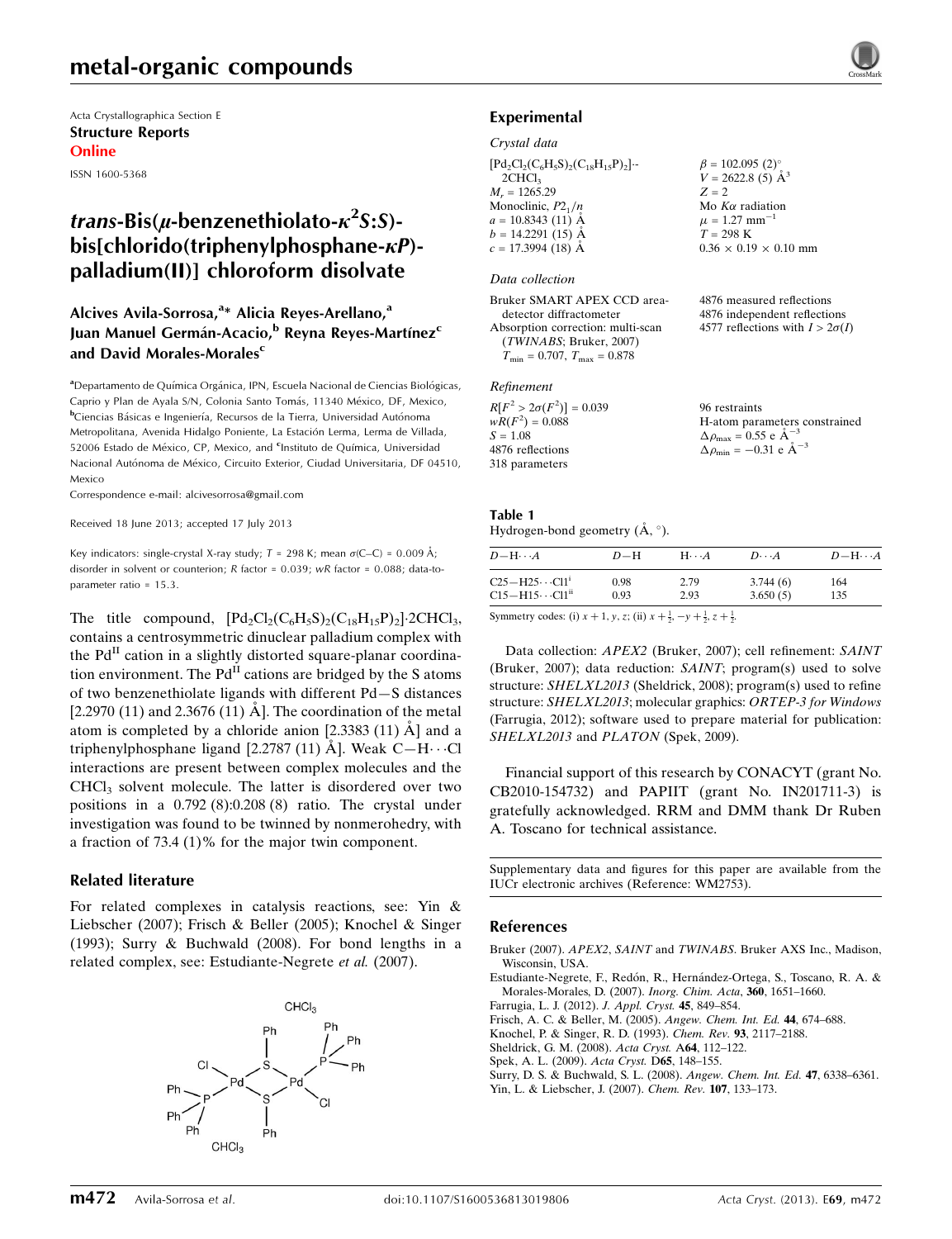# **supporting information**

*Acta Cryst.* (2013). E**69**, m472 [doi:10.1107/S1600536813019806]

# *trans***-Bis(***µ***-benzenethiolato-***κ***<sup>2</sup>** *S***:***S***)bis[chlorido(triphenylphosphane***κP***)palladium(II)] chloroform disolvate**

## **Alcives Avila-Sorrosa, Alicia Reyes-Arellano, Juan Manuel Germán-Acacio, Reyna Reyes-Martínez and David Morales-Morales**

### **S1. Comment**

Palladium is a transition metal well known for synthetic chemists. Thus, palladium complexes have been extensively studied and have had important applications as catalysts in a plethora of organic transformations, biological applications, material science *etc*. As catalysts, palladium complexes have shown high efficiency in different protocols of crosscoupling reactions for the construction of C—C bonds, *e.g.* through Heck reaction (Yin & Liebscher, 2007), Suzuki– Miyaura coupling (Frisch & Beller, 2005), Negishi reaction (Knochel & Singer, 1993), as well as for the formation of Cheteroatom highlighted *via* Buchwal–Hartwig reaction (Surry & Buchwald, 2008). In this context we report here the structure of the title compound, *trans*- $[PdCl(C_6H_5S)(C_{18}H_{15}P)]_2$ . 2CHCl<sub>3</sub>, (I).

The structure of (I) contains a centrosymmetric dimeric Pd<sup>II</sup> complex with the Pd<sup>II</sup> atom within a slightly distorted square-planar coordination environment (Fig. 1). The two Pd<sup>II</sup> atoms are bridged by two  $-SC_6H_5$  ligands, and the coordination environment is completed by one Cl and one PPh<sub>3</sub> ligand. The asymmetric unit is composed of half of the complex and one disordered CHCl<sub>3</sub> solvent molecule; the full molecule is completed by application of inversion symmetry.

The two bridging  $-SC_6H_5$  ligands exhibit different Pd1—S1 bond lengths, 2.2970 (11) and 2.3676 (11) Å; these distances are comparable to those found in the structure of the related compound  $[Pd(PPh<sub>3</sub>)(SC<sub>6</sub>F<sub>5</sub>)( $\mu$ -SC<sub>6</sub>F<sub>5</sub>)]<sub>2</sub>$ (Estudiante-Negrete *et al.*, 2007). The Pd1—P1 and Pd1—Cl1 bonds lengths are 2.2787 (11) and 2.3383 (11) Å, respectively. The Cl<sup>-</sup> and the PPh<sub>3</sub> ligands are arranged in a mutually *trans* conformation.

The complex molecules are packed in rows parallel to  $[010]$ . The structure is stabilized by weak C—H $\cdot\cdot\cdot$ Cl hydrogenbonding interactions between complex molecules and interstitial solvent molecules (Fig. 2).

#### **S2. Experimental**

To a suspension of PdCl<sub>2</sub> (0.078 g, 0.442 mmol) and Na<sub>2</sub>CO<sub>3</sub> (0.050 g, 0.047 mmol) in 15 ml of toluene a solution of 1ethenyl-[(phenylsulfanyl)methyl]-benzene (isomeric mix 60:40), 1-ethenyl-3-[(phenylsulfanyl)methyl]-benzene and 1 ethenyl-4-[(phenylsulfanyl)methyl]-benzene) (0.100 g, 0.442 mmol) in 5 ml of toluene was added. The resulting mixture was set to reflux for 4 h. After this time the reaction mixture was allowed to cool down to room temperature and filtered. The solid residue was further washed twice with CHCl<sub>3</sub> (5 ml) attaining a yellow solid. This solid was further treated with  $PPh<sub>3</sub>$  (0.232 g, 0.884 mmol) in 15 ml of CHCl<sub>3</sub>. The reaction mixture was stirred until all solid was dissolved and the resulting solution was filtered through a short plug of Celite. The filtrate was left to evaporate at room temperature yielding yellow crystals of (I) suitable for X-ray diffraction analysis.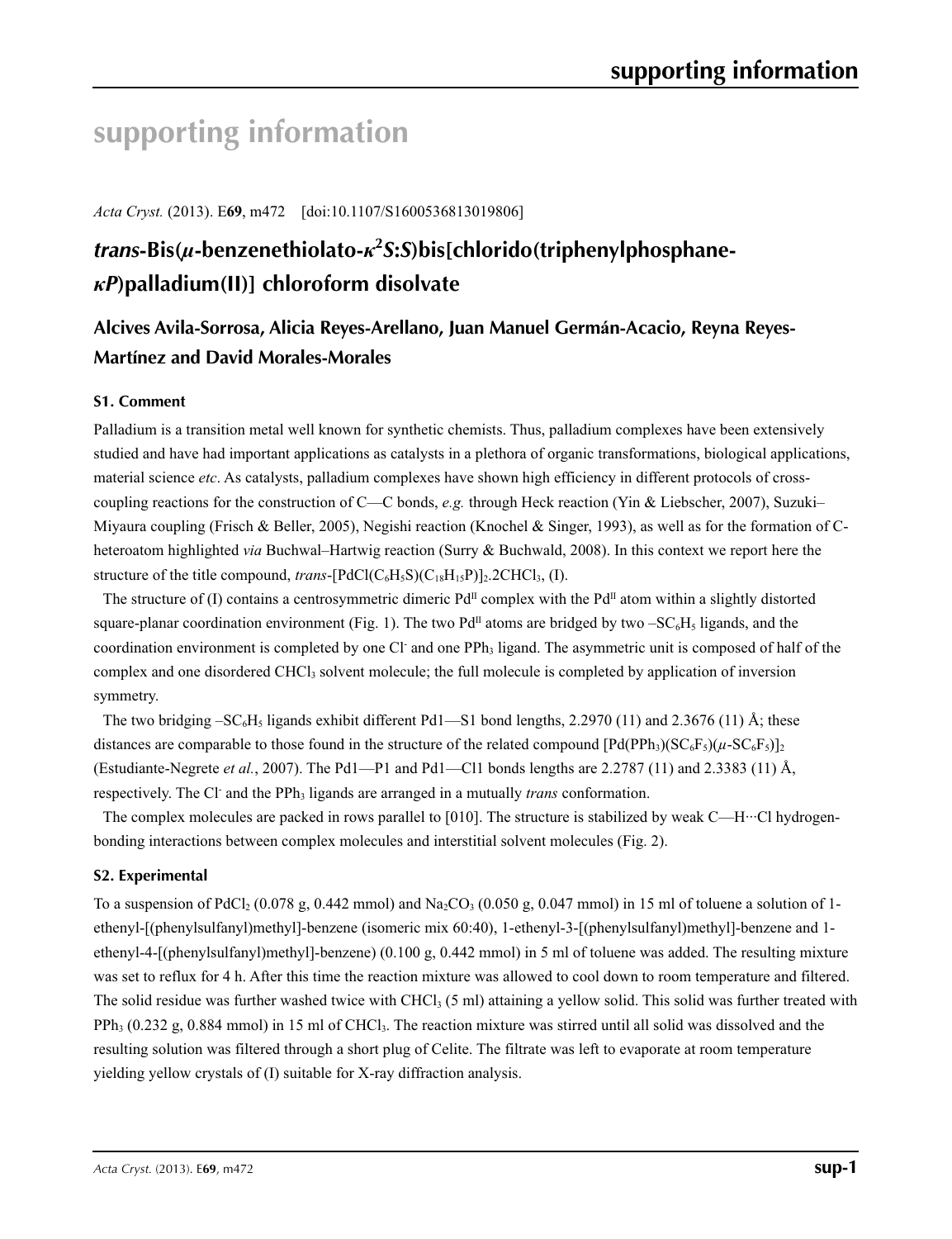### **S3. Refinement**

H atoms were included in calculated positions (C—H = 0.93 Å for aromatic H) and refined using a riding model with  $U_{\text{iso}}(H) = 1.2 U_{\text{eq}}$  of the carrier atoms. In the refinement five reflections,  $(1\ 16\ 4)$ ,  $(-11\ 4\ 5)$ ,  $(-2\ 15\ 8)$ ,  $(8\ 11\ 5)$  and  $(-9\ 12)$ 5), were considered as disagreeable and were omitted. The CHCl<sub>3</sub> solvent is disordered over two sets of sites in a 0.792 (8):0.208 (8) ratio. Twinning by non-merohedy was detected in the cell determination and two orientation matrices were determined. The data were then processed and corrected for absorption effects with the *TWINABS* program (Bruker, 2007). The refinement of the *BASF* parameter was 26.6 (1)%, indicating a fraction of 73.4 (1)% for the major twin component.



#### **Figure 1**

The molecular structure of the title compound, showing the displacement parameters of atoms at the 30% probability level. Only the major component of the disordered solvent molecule is displayed.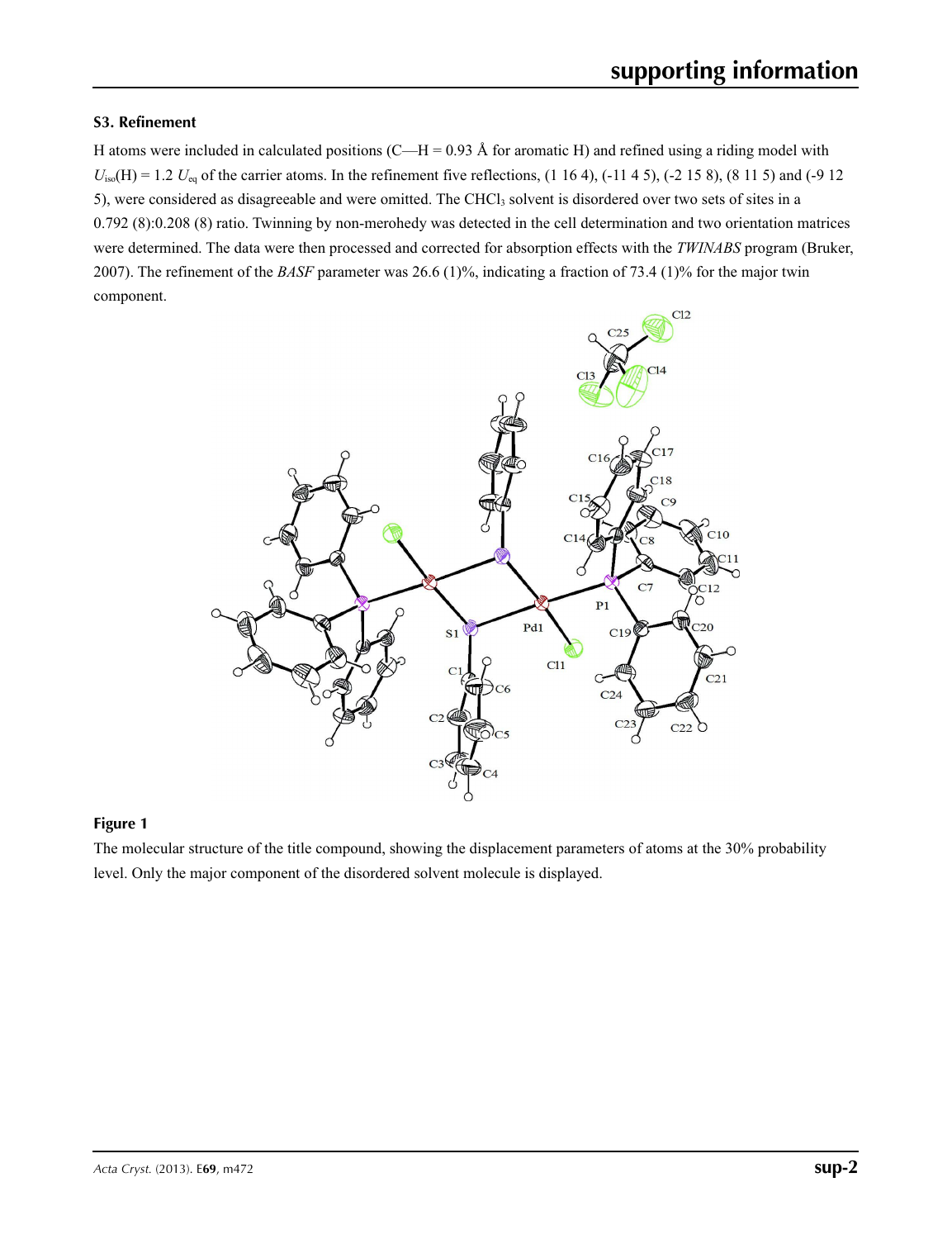

#### **Figure 2**

Packing of the molecular entities in the structure of (I). C—H···Cl interactions are shown by dashed lines.

### *trans***-Bis(***µ***-benzenethiolato-***κ***<sup>2</sup>** *S***:***S***)bis[chlorido(triphenylphosphane-***κP***)palladium(II)] chloroform disolvate**

#### *Crystal data*

| $[{\rm Pd}_{2}{\rm Cl}_{2}({\rm C}_{6}{\rm H}_{5}{\rm S})_{2}({\rm C}_{18}{\rm H}_{15}{\rm P})_{2}]$ 2CHCl <sub>3</sub> | $F(000) = 1264$                                                            |
|-------------------------------------------------------------------------------------------------------------------------|----------------------------------------------------------------------------|
| $M_r = 1265.29$<br>Monoclinic, $P2_1/n$                                                                                 | $D_x = 1.602$ Mg m <sup>-3</sup><br>Mo Ka radiation, $\lambda = 0.71073$ Å |
| $a = 10.8343(11)$ Å                                                                                                     | Cell parameters from 9960 reflections                                      |
| $b = 14.2291(15)$ Å                                                                                                     | $\theta$ = 2.4–25.3°                                                       |
| $c = 17.3994(18)$ Å                                                                                                     | $\mu = 1.27$ mm <sup>-1</sup>                                              |
| $\beta$ = 102.095 (2) <sup>o</sup>                                                                                      | $T = 298 \text{ K}$                                                        |
| $V = 2622.8(5)$ Å <sup>3</sup>                                                                                          | Prism, yellow                                                              |
| $Z=2$                                                                                                                   | $0.36 \times 0.19 \times 0.10$ mm                                          |
| Data collection                                                                                                         |                                                                            |
| Bruker SMART APEX CCD area-detector                                                                                     | 4876 measured reflections                                                  |
| diffractometer                                                                                                          | 4876 independent reflections                                               |

Detector resolution: 0.83 pixels mm-1 *ω* scans Absorption correction: multi-scan (*TWINABS*; Bruker, 2007)  $T_{\text{min}} = 0.707, T_{\text{max}} = 0.878$ 

### *Refinement*

Refinement on *F*<sup>2</sup> Least-squares matrix: full *R*[ $F^2 > 2\sigma(F^2)$ ] = 0.039  $wR(F^2) = 0.088$ 

4577 reflections with  $I > 2\sigma(I)$  $\theta_{\text{max}} = 25.4^{\circ}, \theta_{\text{min}} = 1.9^{\circ}$  $h = -13 \rightarrow 12$  $k = 0 \rightarrow 17$  $l = 0 \rightarrow 20$ 

 $S = 1.08$ 4876 reflections 318 parameters 96 restraints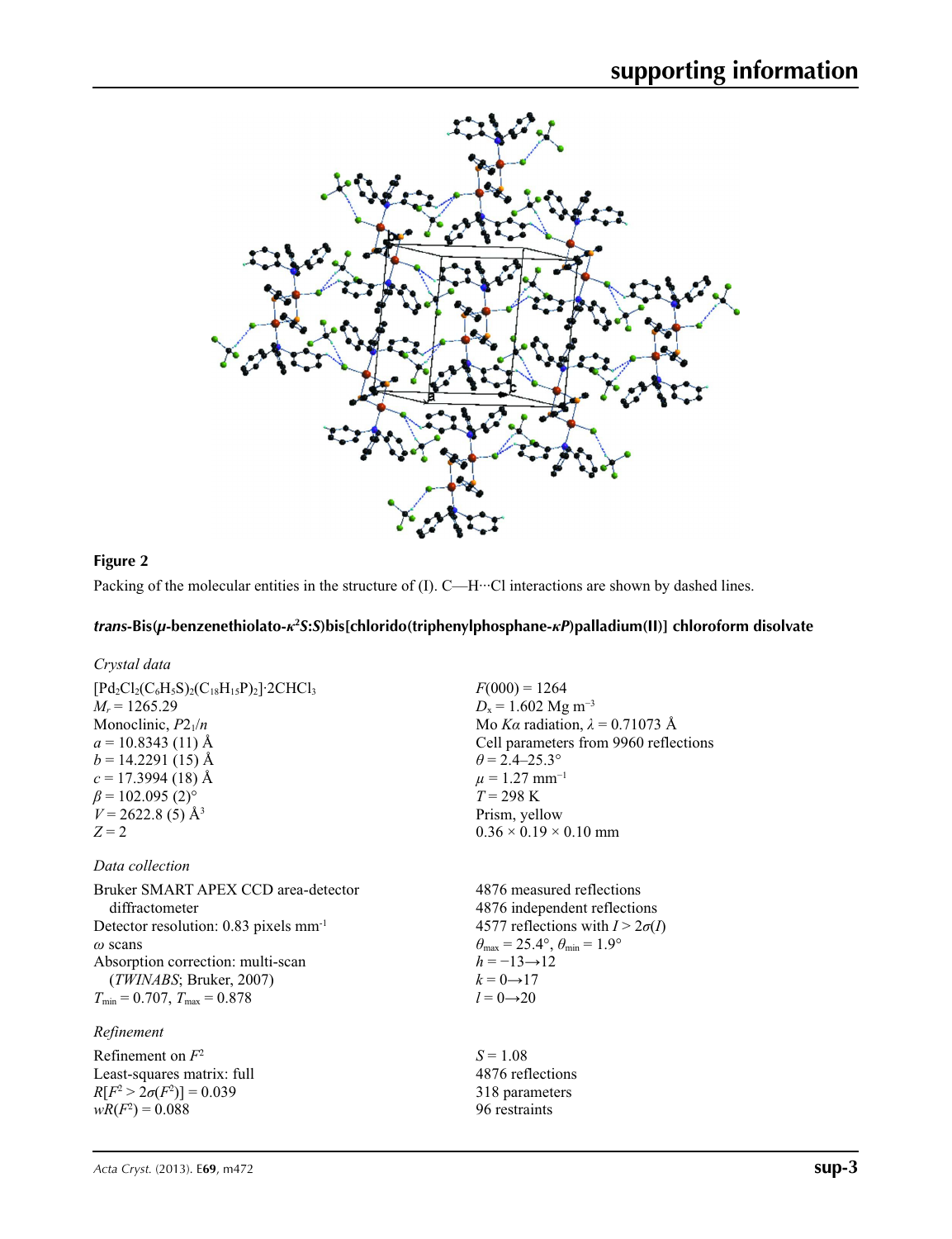Hydrogen site location: inferred from neighbouring sites H-atom parameters constrained  $w = 1/[\sigma^2 (F_o^2) + (0.0394P)^2 + 2.3327P]$ where  $P = (F_o^2 + 2F_c^2)/3$  $(\Delta/\sigma)_{\text{max}} = 0.001$  $Δρ_{max} = 0.55$  e Å<sup>-3</sup>  $\Delta\rho_{\text{min}} = -0.31$  e Å<sup>-3</sup>

#### *Special details*

**Geometry**. All e.s.d.'s (except the e.s.d. in the dihedral angle between two l.s. planes) are estimated using the full covariance matrix. The cell e.s.d.'s are taken into account individually in the estimation of e.s.d.'s in distances, angles and torsion angles; correlations between e.s.d.'s in cell parameters are only used when they are defined by crystal symmetry. An approximate (isotropic) treatment of cell e.s.d.'s is used for estimating e.s.d.'s involving l.s. planes. **Refinement**. Refined as a 2-component twin.

*x y* z *Z*  $U_{\text{iso}}$  *N*/<sub>iso</sub>  $^*/U_{\text{eq}}$  Occ. (<1) Pd1 0.42887 (3) 0.39507 (2) 0.46354 (2) 0.03549 (10) S1 0.38706 (10) 0.55845 (7) 0.45393 (6) 0.0405 (2) P1 0.46454 (10) 0.23806 (7) 0.48206 (6) 0.0366 (2) Cl1 0.24145 (11) 0.36353 (8) 0.37296 (7) 0.0532 (3) C1  $0.2753(4)$   $0.5666(3)$   $0.5147(3)$   $0.0471(11)$ C2  $0.1625(5)$   $0.6099(4)$   $0.4860(4)$   $0.0754(17)$ H2 0.1468 0.6365 0.4361 0.090\* C3 0.0705 (6) 0.6143 (5) 0.5317 (6) 0.108 (3) H3 −0.0064 0.6434 0.5117 0.129\* C4 0.0927 (7) 0.5769 (5) 0.6043 (6) 0.100 (3) H4 0.0312 0.5804 0.6344 0.120\* C5 0.2049 (8) 0.5339 (5) 0.6339 (5) 0.101 (2) H5 0.2205 0.5086 0.6843 0.121\* C6 0.2949 (5) 0.5280 (5) 0.5889 (4) 0.0769 (17) H6 0.3706 0.4974 0.6090 0.092\* C7  $0.4562(4)$   $0.1762(3)$   $0.3897(3)$   $0.0456(10)$ C8 0.5280 (5) 0.2094 (4) 0.3396 (3) 0.0633 (14) H8 0.5778 0.2625 0.3532 0.076\* C9  $0.5273(7)$   $0.1650(5)$   $0.2693(3)$   $0.0813(18)$ H9 0.5761 0.1882 0.2355 0.098\* C10 0.4542 (8) 0.0859 (5) 0.2490 (4) 0.087 (2) H10 0.4540 0.0553 0.2018 0.104\* C11 0.3825 (7) 0.0528 (4) 0.2986 (4) 0.0807 (19) H11  $0.3327$   $-0.0003$   $0.2847$   $0.097*$ C12 0.3829 (5) 0.0970 (3) 0.3692 (3) 0.0595 (13) H12 0.3340 0.0737 0.4028 0.071\* C13 0.6143 (4) 0.2023 (3) 0.5438 (3) 0.0389 (9) C14 0.6401 (4) 0.2303 (3) 0.6217 (3) 0.0473 (10) H14 0.5818 0.2671 0.6404 0.057\* C15 0.7505 (5) 0.2047 (4) 0.6720 (3) 0.0587 (13) H15 0.7665 0.2239 0.7243 0.070\* C16 0.8373 (5) 0.1505 (4) 0.6446 (4) 0.0659 (15) H16 0.9120 0.1329 0.6784 0.079\*

*Fractional atomic coordinates and isotropic or equivalent isotropic displacement parameters (Å<sup>2</sup>)*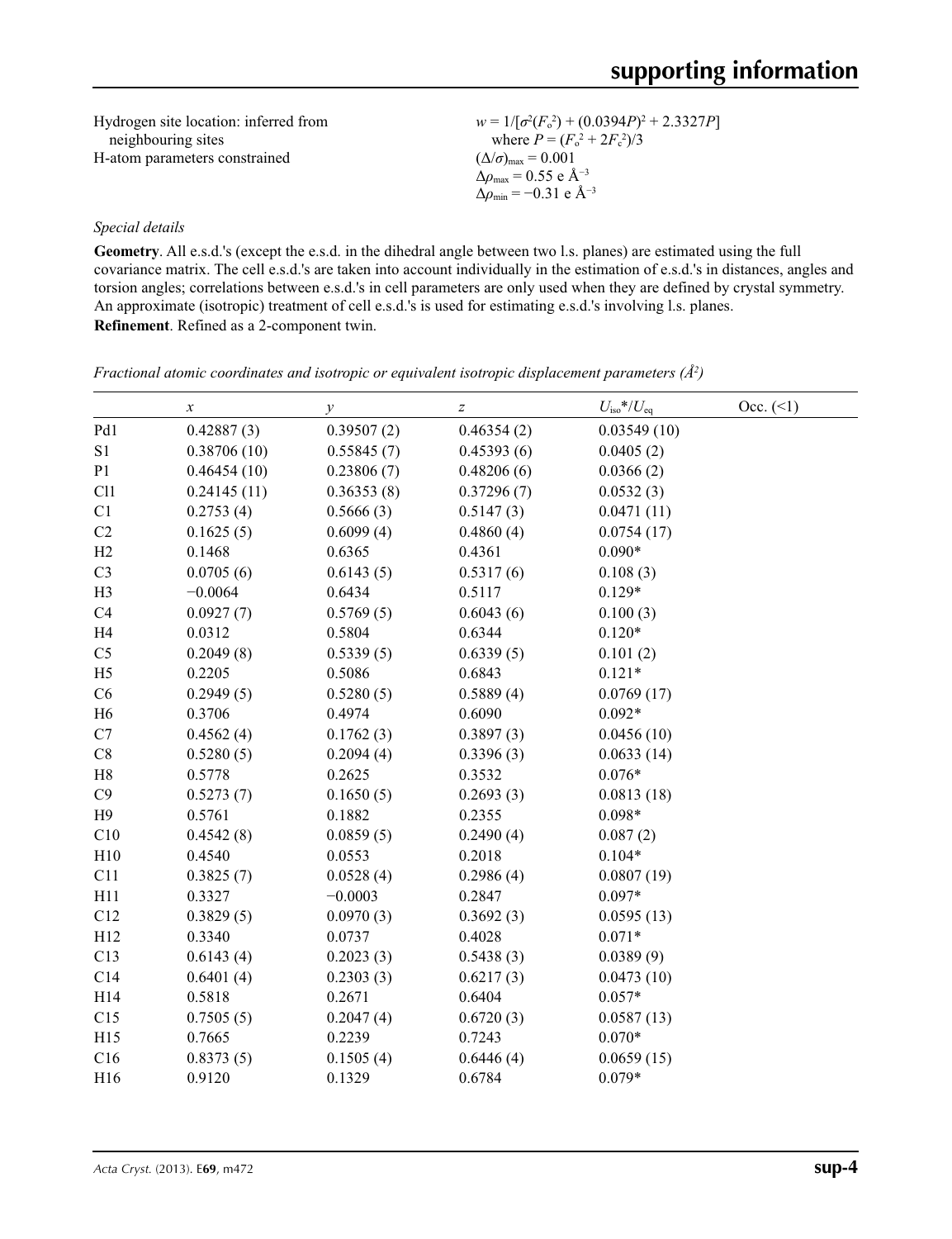| C17              | 0.8141(5)  | 0.1224(4)  | 0.5678(4)   | 0.0681(15) |          |
|------------------|------------|------------|-------------|------------|----------|
| H17              | 0.8727     | 0.0853     | 0.5497      | $0.082*$   |          |
| C18              | 0.7030(4)  | 0.1492(3)  | 0.5166(3)   | 0.0519(12) |          |
| H18              | 0.6885     | 0.1313     | 0.4640      | $0.062*$   |          |
| C19              | 0.3518(4)  | 0.1852(3)  | 0.5339(3)   | 0.0406(9)  |          |
| C <sub>20</sub>  | 0.3754(5)  | 0.0980(3)  | 0.5692(3)   | 0.0585(13) |          |
| H20              | 0.4467     | 0.0643     | 0.5637      | $0.070*$   |          |
| C <sub>21</sub>  | 0.2941(6)  | 0.0605(4)  | 0.6125(3)   | 0.0665(14) |          |
| H21              | 0.3116     | 0.0023     | 0.6365      | $0.080*$   |          |
| C22              | 0.1881(5)  | 0.1084(4)  | 0.6203(3)   | 0.0677(15) |          |
| H22              | 0.1331     | 0.0825     | 0.6490      | $0.081*$   |          |
| C <sub>23</sub>  | 0.1633(5)  | 0.1950(4)  | 0.5853(4)   | 0.0721(16) |          |
| H23              | 0.0913     | 0.2279     | 0.5905      | $0.087*$   |          |
| C <sub>24</sub>  | 0.2451(5)  | 0.2335(3)  | 0.5425(3)   | 0.0564(12) |          |
| H <sub>24</sub>  | 0.2280     | 0.2923     | 0.5194      | $0.068*$   |          |
| C <sub>25</sub>  | 1.0053(6)  | 0.1714(4)  | 0.3114(3)   | 0.0997(16) |          |
| H <sub>25</sub>  | 1.0794     | 0.2112     | 0.3300      | $0.120*$   |          |
| Cl2              | 1.0512(6)  | 0.0769(4)  | 0.2630(3)   | 0.1391(18) | 0.792(8) |
| Cl <sub>3</sub>  | 0.8933(4)  | 0.2375(3)  | 0.24836(19) | 0.1357(15) | 0.792(8) |
| C14              | 0.9460(7)  | 0.1371(4)  | 0.3917(2)   | 0.170(2)   | 0.792(8) |
| Cl2A             | 1.0404(19) | 0.0854(12) | 0.2466(7)   | 0.105(4)   | 0.208(8) |
| C <sub>13A</sub> | 0.8462(10) | 0.1982(14) | 0.2823(10)  | 0.170(6)   | 0.208(8) |
| C <sub>14A</sub> | 1.0302(13) | 0.1208(9)  | 0.4047(4)   | 0.101(3)   | 0.208(8) |
|                  |            |            |             |            |          |

*Atomic displacement parameters (Å2 )*

|                | $U^{11}$    | $U^{22}$    | $U^{33}$    | $U^{12}$      | $U^{13}$     | $U^{23}$     |
|----------------|-------------|-------------|-------------|---------------|--------------|--------------|
| Pd1            | 0.03338(16) | 0.03191(15) | 0.04120(16) | 0.00213(13)   | 0.00789(13)  | 0.00007(15)  |
| S1             | 0.0391(5)   | 0.0340(5)   | 0.0468(6)   | 0.0021(4)     | 0.0055(5)    | 0.0027(5)    |
| P <sub>1</sub> | 0.0345(5)   | 0.0326(5)   | 0.0431(6)   | 0.0017(4)     | 0.0086(4)    | $-0.0023(5)$ |
| C11            | 0.0462(6)   | 0.0536(6)   | 0.0543(7)   | 0.0018(5)     | $-0.0021(5)$ | $-0.0041(5)$ |
| C <sub>1</sub> | 0.038(2)    | 0.034(2)    | 0.070(3)    | $-0.0019(18)$ | 0.014(2)     | 0.000(2)     |
| C <sub>2</sub> | 0.048(3)    | 0.076(4)    | 0.105(5)    | 0.018(3)      | 0.023(3)     | 0.022(4)     |
| C <sub>3</sub> | 0.054(4)    | 0.093(5)    | 0.186(9)    | 0.031(4)      | 0.049(5)     | 0.033(6)     |
| C <sub>4</sub> | 0.079(5)    | 0.080(4)    | 0.164(8)    | 0.014(4)      | 0.077(5)     | 0.011(5)     |
| C <sub>5</sub> | 0.098(5)    | 0.123(6)    | 0.096(5)    | 0.011(5)      | 0.053(4)     | 0.014(5)     |
| C <sub>6</sub> | 0.056(3)    | 0.106(5)    | 0.077(4)    | 0.017(3)      | 0.032(3)     | 0.019(4)     |
| C7             | 0.048(2)    | 0.043(2)    | 0.045(2)    | 0.014(2)      | 0.006(2)     | $-0.003(2)$  |
| C8             | 0.076(4)    | 0.061(3)    | 0.054(3)    | 0.007(3)      | 0.017(3)     | 0.001(3)     |
| C9             | 0.097(5)    | 0.097(5)    | 0.054(3)    | 0.025(4)      | 0.025(3)     | 0.012(3)     |
| C10            | 0.118(6)    | 0.081(5)    | 0.056(3)    | 0.033(4)      | 0.004(4)     | $-0.022(3)$  |
| C11            | 0.090(5)    | 0.061(4)    | 0.081(4)    | 0.007(3)      | $-0.005(4)$  | $-0.023(3)$  |
| C12            | 0.065(3)    | 0.047(3)    | 0.063(3)    | $-0.001(2)$   | 0.004(3)     | $-0.018(2)$  |
| C13            | 0.034(2)    | 0.0313(19)  | 0.049(2)    | $-0.0018(16)$ | 0.0052(19)   | 0.0027(18)   |
| C14            | 0.045(2)    | 0.046(2)    | 0.051(3)    | 0.004(2)      | 0.009(2)     | 0.004(2)     |
| C15            | 0.061(3)    | 0.066(3)    | 0.046(3)    | $-0.007(3)$   | 0.004(2)     | 0.009(2)     |
| C16            | 0.047(3)    | 0.069(3)    | 0.076(4)    | 0.002(3)      | $-0.002(3)$  | 0.018(3)     |
|                | 0.045(3)    | 0.069(3)    | 0.090(4)    | 0.018(3)      | 0.016(3)     | 0.000(3)     |
| C17            |             |             |             |               |              |              |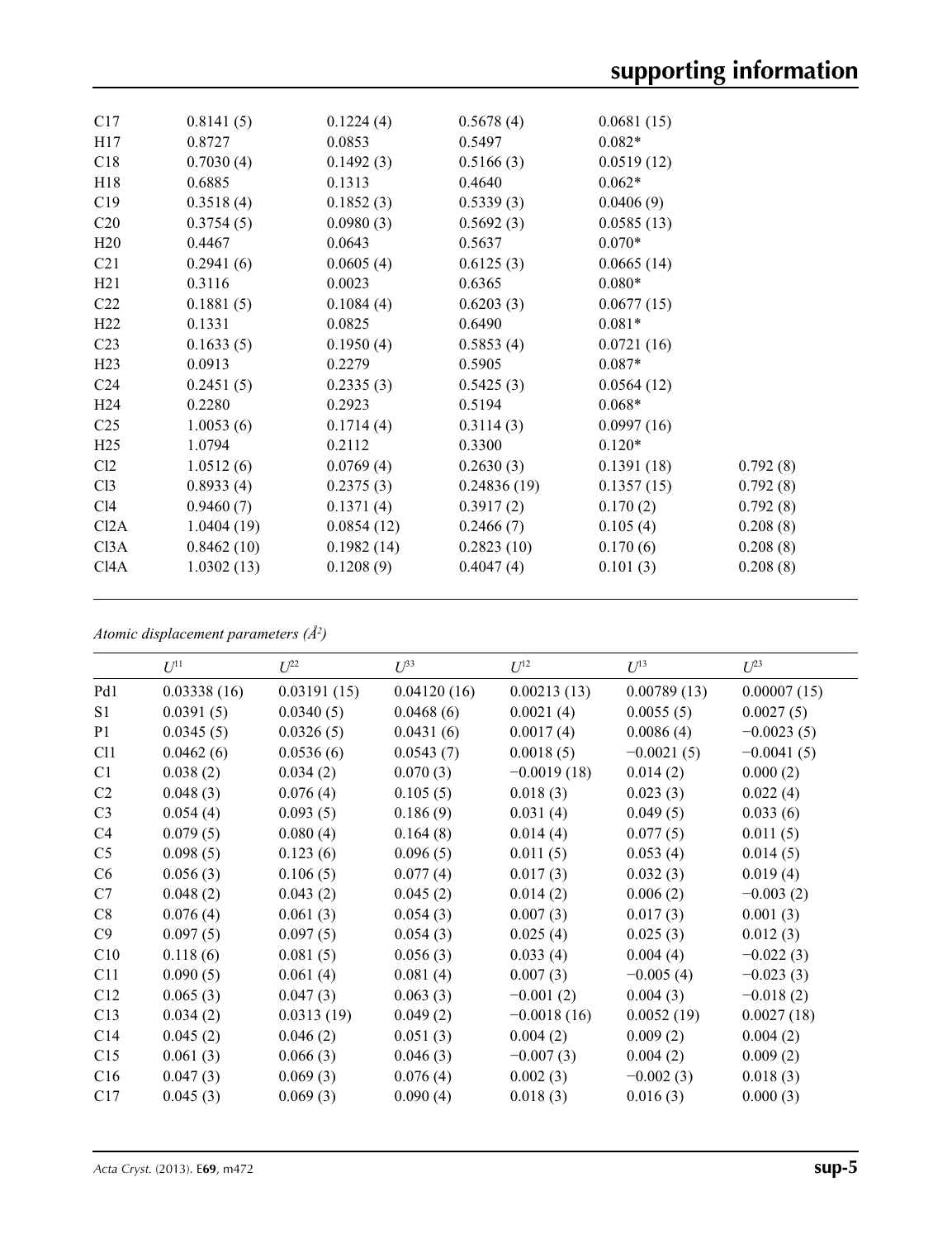# **supporting information**

| C18              | 0.044(3) | 0.054(3)  | 0.059(3)  | 0.009(2)      | 0.012(2)    | $-0.006(2)$ |
|------------------|----------|-----------|-----------|---------------|-------------|-------------|
| C19              | 0.038(2) | 0.041(2)  | 0.044(2)  | $-0.0053(17)$ | 0.0111(19)  | $-0.003(2)$ |
| C <sub>20</sub>  | 0.063(3) | 0.040(2)  | 0.077(3)  | 0.003(2)      | 0.026(3)    | 0.005(3)    |
| C <sub>21</sub>  | 0.077(4) | 0.048(3)  | 0.077(4)  | $-0.006(3)$   | 0.023(3)    | 0.011(3)    |
| C <sub>22</sub>  | 0.058(3) | 0.075(4)  | 0.076(4)  | $-0.009(3)$   | 0.029(3)    | 0.013(3)    |
| C <sub>23</sub>  | 0.050(3) | 0.083(4)  | 0.090(4)  | 0.009(3)      | 0.030(3)    | 0.020(3)    |
| C <sub>24</sub>  | 0.050(3) | 0.058(3)  | 0.066(3)  | 0.010(2)      | 0.022(2)    | 0.012(3)    |
| C <sub>25</sub>  | 0.107(4) | 0.104(4)  | 0.081(3)  | $-0.032(3)$   | 0.004(3)    | 0.014(3)    |
| Cl <sub>2</sub>  | 0.134(3) | 0.134(3)  | 0.146(4)  | 0.039(3)      | 0.022(3)    | 0.032(3)    |
| Cl <sub>3</sub>  | 0.129(3) | 0.178(3)  | 0.108(2)  | 0.060(2)      | 0.0416(18)  | 0.039(2)    |
| Cl4              | 0.248(6) | 0.182(3)  | 0.086(2)  | $-0.093(4)$   | 0.049(3)    | 0.009(2)    |
| Cl2A             | 0.134(9) | 0.126(8)  | 0.049(4)  | $-0.018(6)$   | 0.009(5)    | 0.012(4)    |
| C <sub>13A</sub> | 0.136(7) | 0.199(11) | 0.155(11) | 0.039(8)      | $-0.015(7)$ | $-0.009(9)$ |
| C <sub>14A</sub> | 0.107(7) | 0.130(7)  | 0.061(4)  | $-0.034(6)$   | 0.010(4)    | $-0.018(4)$ |
|                  |          |           |           |               |             |             |

*Geometric parameters (Å, º)*

| $Pd1-P1$                | 2.2787(11) | $C12 - H12$  | 0.9300   |
|-------------------------|------------|--------------|----------|
| $Pd1 - S1$ <sup>i</sup> | 2.2970(11) | $C13 - C18$  | 1.383(6) |
| $Pd1 - Cl1$             | 2.3383(11) | $C13 - C14$  | 1.384(6) |
| $Pd1-S1$                | 2.3676(11) | $C14 - C15$  | 1.375(6) |
| $S1 - C1$               | 1.770(5)   | $C14 - H14$  | 0.9300   |
| $S1 - Pd1$ <sup>i</sup> | 2.2971(11) | $C15 - C16$  | 1.376(8) |
| $P1 - C7$               | 1.819(5)   | $C15 - H15$  | 0.9300   |
| $P1 - C13$              | 1.821(4)   | $C16 - C17$  | 1.366(8) |
| $P1 - C19$              | 1.825(4)   | $C16 - H16$  | 0.9300   |
| $C1 - C2$               | 1.366(7)   | $C17 - C18$  | 1.392(7) |
| $C1-C6$                 | 1.378(8)   | $C17 - H17$  | 0.9300   |
| $C2-C3$                 | 1.400(9)   | $C18 - H18$  | 0.9300   |
| $C2-H2$                 | 0.9300     | $C19 - C24$  | 1.380(6) |
| $C3-C4$                 | 1.346(11)  | $C19 - C20$  | 1.385(6) |
| $C3-H3$                 | 0.9300     | $C20 - C21$  | 1.380(7) |
| $C4 - C5$               | 1.362(10)  | $C20 - H20$  | 0.9300   |
| $C4 - H4$               | 0.9300     | $C21 - C22$  | 1.365(8) |
| $C5-C6$                 | 1.376(9)   | $C21 - H21$  | 0.9300   |
| $C5 - H5$               | 0.9300     | $C22-C23$    | 1.377(8) |
| $C6 - H6$               | 0.9300     | $C22-H22$    | 0.9300   |
| $C7-C8$                 | 1.368(7)   | $C23-C24$    | 1.385(7) |
| $C7 - C12$              | 1.381(6)   | $C23 - H23$  | 0.9300   |
| $C8 - C9$               | 1.376(8)   | $C24 - H24$  | 0.9300   |
| $C8 - H8$               | 0.9300     | $C25 - C12$  | 1.715(6) |
| $C9 - C10$              | 1.379(10)  | $C25-C14$    | 1.726(6) |
| $C9 - H9$               | 0.9300     | $C25-C13$    | 1.732(5) |
| $C10-C11$               | 1.359(10)  | $C25 - C13A$ | 1.733(7) |
| $C10 - H10$             | 0.9300     | $C25-C14A$   | 1.745(7) |
| $C11 - C12$             | 1.379(8)   | $C25 - C12A$ | 1.759(7) |
| $C11 - H11$             | 0.9300     | $C25 - H25$  | 0.9800   |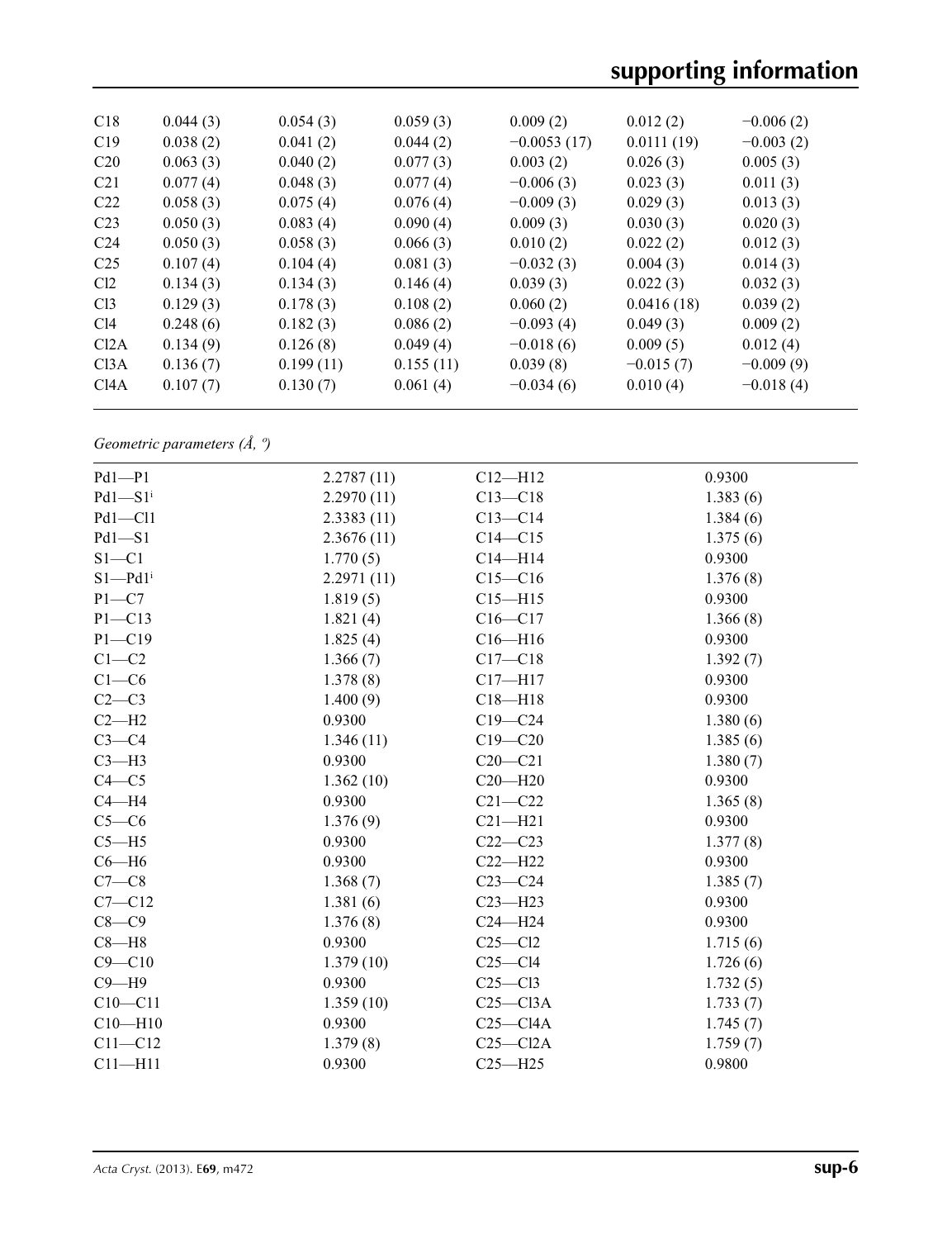| $P1-Pd1-S1$ <sup>i</sup> | 95.42(4)   | $C11 - C12 - C7$    | 119.8(6) |
|--------------------------|------------|---------------------|----------|
| $P1-Pd1-Cl1$             | 90.27(4)   | $C11 - C12 - H12$   | 120.1    |
| $S1^i$ -Pd1-Cl1          | 173.83(4)  | $C7 - C12 - H12$    | 120.1    |
| $P1 - Pd1 - S1$          | 175.51(4)  | $C18 - C13 - C14$   | 118.7(4) |
| $S1^i$ -Pd1-S1           | 83.67(4)   | $C18 - C13 - P1$    | 123.2(3) |
| $Cl1-Pd1-S1$             | 90.84(4)   | $C14 - C13 - P1$    | 118.1(3) |
| Cl—S1—Pd1 <sup>i</sup>   | 102.77(16) | $C15-C14-C13$       | 121.2(4) |
| $C1 - S1 - Pd1$          | 99.59 (14) | $C15 - C14 - H14$   | 119.4    |
| Pd1 <sup>i</sup> -S1-Pd1 | 96.33(4)   | $C13-C14-H14$       | 119.4    |
| $C7 - P1 - C13$          | 105.1(2)   | $C14-C15-C16$       | 119.6(5) |
| $C7 - P1 - C19$          | 108.8(2)   | $C14 - C15 - H15$   | 120.2    |
| $C13-P1-C19$             | 101.47(19) | $C16 - C15 - H15$   | 120.2    |
| $C7-P1-Pd1$              | 111.96(15) | $C17 - C16 - C15$   | 120.3(5) |
| $C13 - P1 - Pd1$         | 117.46(13) | $C17 - C16 - H16$   | 119.9    |
| $C19 - P1 - Pd1$         | 111.26(14) | $C15-C16-H16$       | 119.9    |
| $C2-C1-C6$               |            |                     | 120.2(5) |
|                          | 118.2(5)   | $C16-C17-C18$       |          |
| $C2 - C1 - S1$           | 118.9(4)   | $C16-C17-H17$       | 119.9    |
| $C6-C1-S1$               | 122.9(4)   | $C18 - C17 - H17$   | 119.9    |
| $C1-C2-C3$               | 120.1(6)   | $C13 - C18 - C17$   | 120.0(5) |
| $C1-C2-H2$               | 119.9      | $C13 - C18 - H18$   | 120.0    |
| $C3-C2-H2$               | 119.9      | $C17 - C18 - H18$   | 120.0    |
| $C4-C3-C2$               | 120.5(6)   | $C24 - C19 - C20$   | 118.6(4) |
| $C4-C3-H3$               | 119.8      | $C24 - C19 - P1$    | 120.7(3) |
| $C2-C3-H3$               | 119.8      | $C20 - C19 - P1$    | 120.5(4) |
| $C3-C4-C5$               | 120.1(7)   | $C21 - C20 - C19$   | 120.6(5) |
| $C3-C4-H4$               | 119.9      | $C21 - C20 - H20$   | 119.7    |
| $C5-C4-H4$               | 119.9      | $C19 - C20 - H20$   | 119.7    |
| $C4-C5-C6$               | 119.7(7)   | $C22-C21-C20$       | 120.5(5) |
| $C4-C5-H5$               | 120.1      | $C22-C21-H21$       | 119.7    |
| $C6-C5-H5$               | 120.1      | $C20-C21-H21$       | 119.7    |
| $C5-C6-C1$               | 121.4(6)   | $C21 - C22 - C23$   | 119.6(5) |
| $C5-C6-H6$               | 119.3      | $C21 - C22 - H22$   | 120.2    |
| $C1-C6-H6$               | 119.3      | $C23 - C22 - H22$   | 120.2    |
| $C8-C7-C12$              | 119.3(5)   | $C22-C23-C24$       | 120.2(5) |
| $C8 - C7 - P1$           | 117.8(4)   | C22-C23-H23         | 119.9    |
| $C12-C7-P1$              | 122.9(4)   | $C24 - C23 - H23$   | 119.9    |
| $C7 - C8 - C9$           | 120.6(6)   | $C19 - C24 - C23$   | 120.5(5) |
| $C7-C8-H8$               | 119.7      | C19-C24-H24         | 119.8    |
| $C9-C8-H8$               | 119.7      | $C23 - C24 - H24$   | 119.8    |
| $C8 - C9 - C10$          | 119.9(6)   | $Cl2-C25-C14$       | 111.8(4) |
| $C8-C9-H9$               | 120.1      | $Cl2-C25-C13$       | 110.6(4) |
| $C10-C9-H9$              | 120.1      | $Cl4-C25-C13$       | 109.6(4) |
| $C11 - C10 - C9$         | 119.6(6)   | $C13A - C25 - C14A$ | 108.2(6) |
| $C11 - C10 - H10$        | 120.2      | $C13A - C25 - C12A$ | 107.5(6) |
| $C9 - C10 - H10$         | 120.2      | $C14A - C25 - C12A$ | 107.2(5) |
| $C10-C11-C12$            | 120.7(6)   | $Cl2-C25-H25$       | 108.2    |
| $C10 - C11 - H11$        | 119.6      | $Cl4-C25-H25$       | 108.2    |
| $C12 - C11 - H11$        | 119.6      | $Cl3-C25-H25$       | 108.2    |
|                          |            |                     |          |